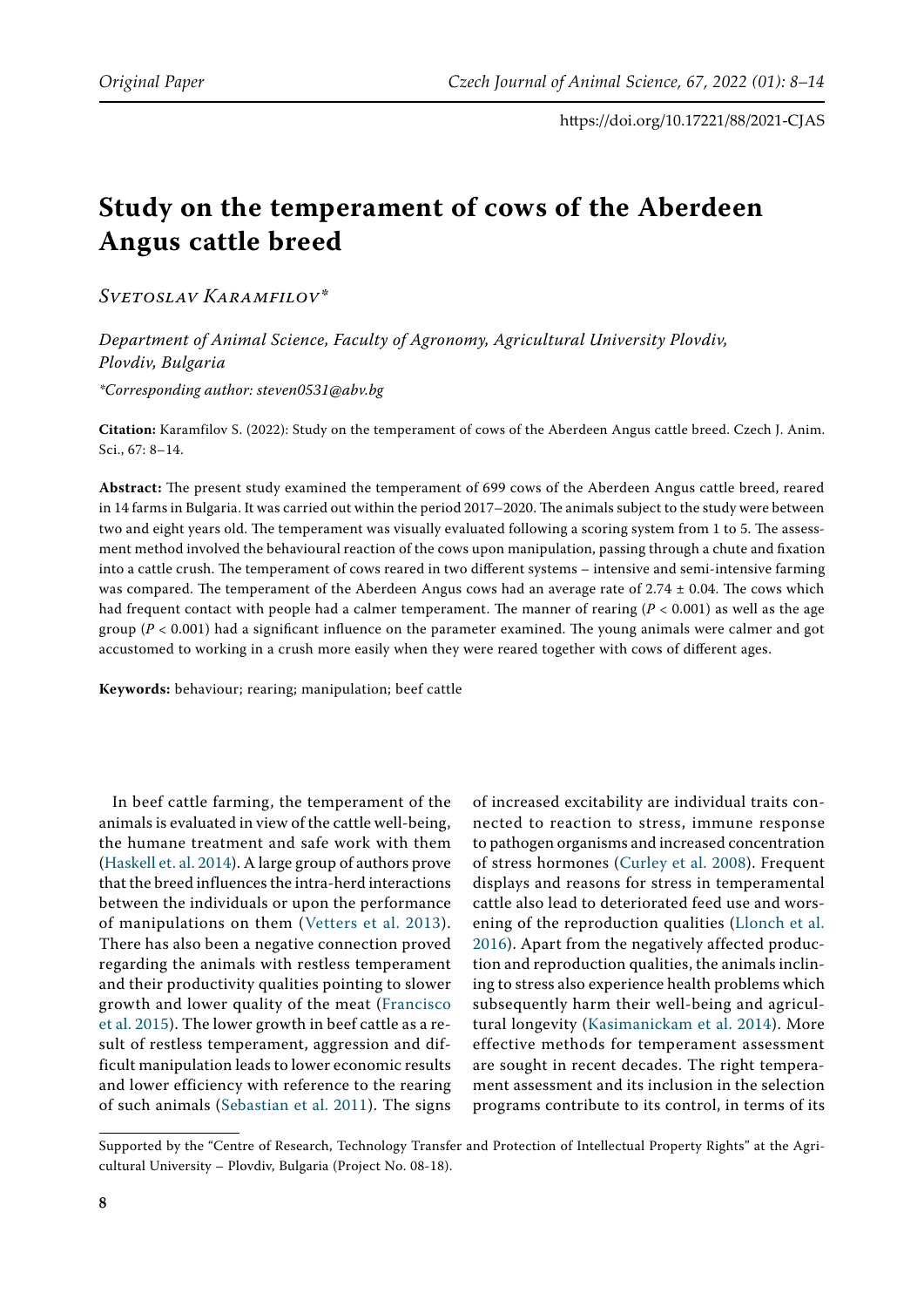negative influence on the important farming parameters and the display of stress ([Chang et al.](#page-5-5)  [2020\).](#page-5-5) The prognostication of the temperament and its assessment will aid the selection of calmer animals, tolerating a certain rearing technology with lower stress levels ([Valente et al. 2017\)](#page-6-2). During my study, I set the aim to observe the temperament of Aberdeen Angus cows reared in different farms in Bulgaria.

## **Material and Methods**

Subject to study was the temperament of 699 Aberdeen Angus cows, reared in 14 farms in Bulgaria. The research was carried out within the period 2017–2020. The animals were between two and eight years old. The cows examined had a minimum first-calf age of above 24 months. The temperament of cows reared in two different ways was compared. One of the manners of rearing involved frequent contact with people. The animals had contact with people and handling machines on a daily basis. Throughout the most part of the year, namely seven months, the cows were reared on the farm. During the rest of the year they were out to pasture in close proximity to the farm, and their contact with people and handling machines was daily. The other way of rearing involved infrequent contact. The animals spent only the cold winter months on the farm – from December to March. During the rest of the year, they were out to pasture and had very rare contact with both people and machines. The manipulations throughout the year were a lot more upon intensive farming with frequent contact, while upon semiintensive farming system the manipulations were restricted to the minimum with only the obligatory ones being included. During the study, the main parameter indicated as a difference between the two manners of rearing was the presence or the lack of constant human contact with the animals throughout the year. 383 cows from seven farms reared under the manner involving constant contact with people and 316 cows from seven farms under infrequent contact with people were evaluated. The average number of animals reared on each farm was 50. The temperament was assessed once a year throughout the study. The assessment was performed outside the suckling period when there were no calves with the cows to eliminate

the effect of maternal instinct. The temperament analysis was performed via scoring from 1 to 5 following the 'ICAR' beef farming standardized methods for the parameter assessment and the approved breeding programs for the breed in the country. The temperament assessment was performed on the basis of visual observation of the animals upon their manipulation. This included passing and orientating through a chute, entering a crush, reaction upon fixating, and behaviour during manipulation and exiting the crush. The scale following which the parameter was evaluated are characterised with the following significance: 1 – phlegmatic behaviour with marked tranquillity and slow movements; 2 – excitable behaviour with faster movements and mild restlessness; 3 – averagely excitable behaviour with quick movements and average restlessness; 4 – strongly excitable behaviour with quick, sudden movements and high restlessness; 5 – extreme excitability with unpredictable movements and sudden dashes in different directions as well as uncontrollable behaviour and restlessness. The data were processed via analysis of variance and the linear model had the following statistical expression:

$$
Y_{ijk} = \mu + A_i + T_j + e_{ij(k)}
$$
 (1)

where:

 $Y_{ijk}$  – observation vector; μ – total average constant;

 $A_i$ ,  $T_i$  – age group fixed effects (7), cows at the age of 2–8 years; manner of rearing (2) respectively with constant and infrequent human contact; *e* – residuals.

The statistical processing was performed via SPSS v21 (IBM Corp., Armonk, NY, USA).

# **Results and Discussion**

The temperament of the Aberdeen Angus cows examined during my study was given a mark of 2.74 ± 0.04. The differences in the display of the parameter are reasonable both in the different age groups and in the two different manners of rearing observed. According to [Lees et al. \(2020\)](#page-5-6), temperamental cattle are more susceptible to stress factors mostly upon the performance of routine procedures and work with them. Studies similar to mine are carried out by a range of other authors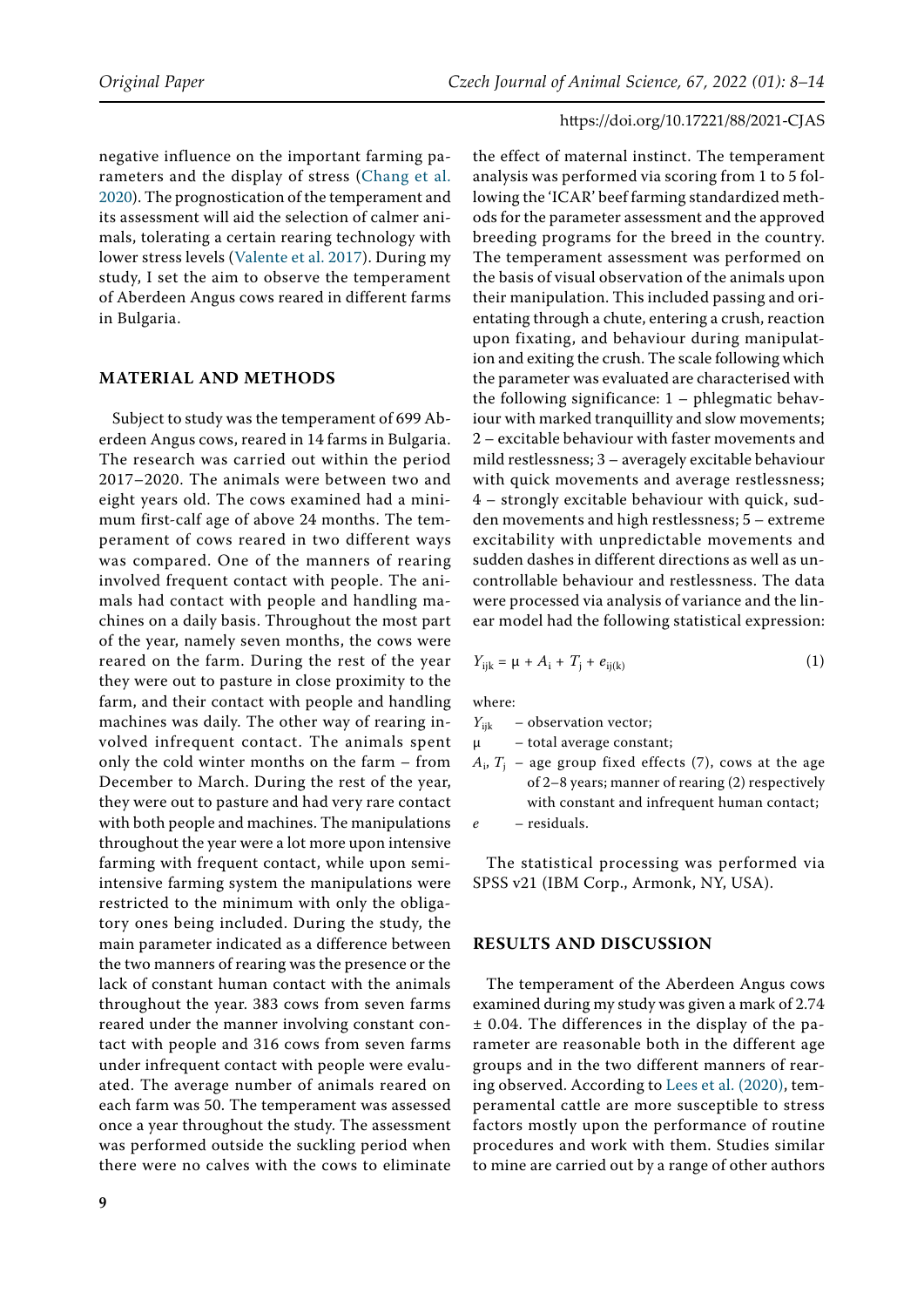[Parham et al. \(2021\),](#page-6-3) who also confirms that the temperament of beef cattle may be reliably evaluated by visual assessment of the behaviour in a chute or by combining this method with others which detect the behaviour not only during a manipulation. My observations clearly show that during the first two lactation periods, when the animals are respectively two and three years old, their temperament has higher scores than that of the cows which are evaluated at the age of seven and eight years ([Figure 1\)](#page-2-0). The highest temperament score was given to the first-calf cows while the lowest to the cows during their sixth and seventh lactation. [Hanna et al. \(2019\)](#page-5-8) got results similar to mine and have also ascertained age differences in the cattle behaviour. The Aberdeen cows during the first lactation are not yet accustomed to passing through a chute or being fixated in a crush. For them, this process leads to increased restlessness. The cattle temperament is an important aspect of behavioural genetics determining several behavioural characteristics – alertness, bravery, curiosity, activeness, sociability and aggressiveness [\(Zahariev and](#page-6-4)  [Nikolov 2005](#page-6-4); [Nikolov 2009](#page-5-9)). [Parham et al. \(2019\)](#page-6-5), are of the opinion that the young animals, especially first-calf cows and cows during the first lactation, may consider the chute and the crush to be a new environment and therefore, require time for accustoming which will be achieved after repetition of the procedures. Having the above-mentioned in mind, the authors recommend that the first-calf cows with bad temperament ascertained following the method should not be culled straight away, and so does my study. Nevertheless, [Haskell et al.](#page-5-3)  [\(2014\)](#page-5-3) have established a steady tendency towards

<span id="page-2-0"></span>

Figure 1. Temperament assessment of Aberdeen Angus cows aged between two and eight years (basic statistics) Temperament score 1–5 indicate phlegmatic (1) to extremely excitable (5) cows

repetition of the temperament displayed at a young age during the following lactation, too. A higher variation in the parameter scoring within the age group is reported at the age of six years, and a lower one at the age of two years. The tendency observed is towards lowering the temperament score of the older cows. The first-calf cows are evaluated with an approximately 39% higher score when compared to the cows which are eight years old. After the fourth and until the sixth year there are practically no differences in the temperament. Eightyear-old cows are evaluated with approximately 20% lower rates of the parameter when compared to the six-year-old ones.

My results suggested that the cows of the Aberdeen cattle breed are more docile and safer upon being manipulated after they attain the age of four years. The lower stress levels in the Aberdeen Angus cattle breed are related to its higher resilience to diseases, stable immunity, lower treatment expenses and improved humane treatment [\(Hine](#page-5-7) [et al. 2019\)](#page-5-7). After that age they are easier to work with, have built lasting habits for passing through a chute and being fixated in a crush.

The herds observed in my study were comprised of cows of different ages. During manipulations, the older cows helped the younger ones to orientate through the chute. This, however, does not ease the performance of the necessary procedures and the contact with people in the crush as well as the vacating after the end of the manipulations. A wider variation of the parameter within the age group is reported with reference to the younger cows (Table 1). In most of the farms observed by me where the first-calf cows are being accus-

Table 1. Temperament of Aberdeen Angus cows within the age group

| Age group      |                  | Temperament score (%) |    |    |    |    |
|----------------|------------------|-----------------------|----|----|----|----|
| (years)        | $\boldsymbol{n}$ | 1                     | 2  | 3  | 4  | 5  |
| $\overline{2}$ | 121              | $\mathbf{2}$          | 21 | 32 | 29 | 16 |
| 3              | 163              | 7                     | 21 | 33 | 28 | 11 |
| 4              | 148              | 16                    | 41 | 26 | 13 | 4  |
| 5              | 79               | 22                    | 33 | 31 | 10 | 4  |
| 6              | 94               | 19                    | 38 | 19 | 15 | 9  |
| 7              | 70               | 29                    | 40 | 20 | 10 | 1  |
| 8              | 24               | 29                    | 54 | 5  | 8  | 4  |

Temperament score 1–5 indicate phlegmatic (1) to extremely excitable (5) cows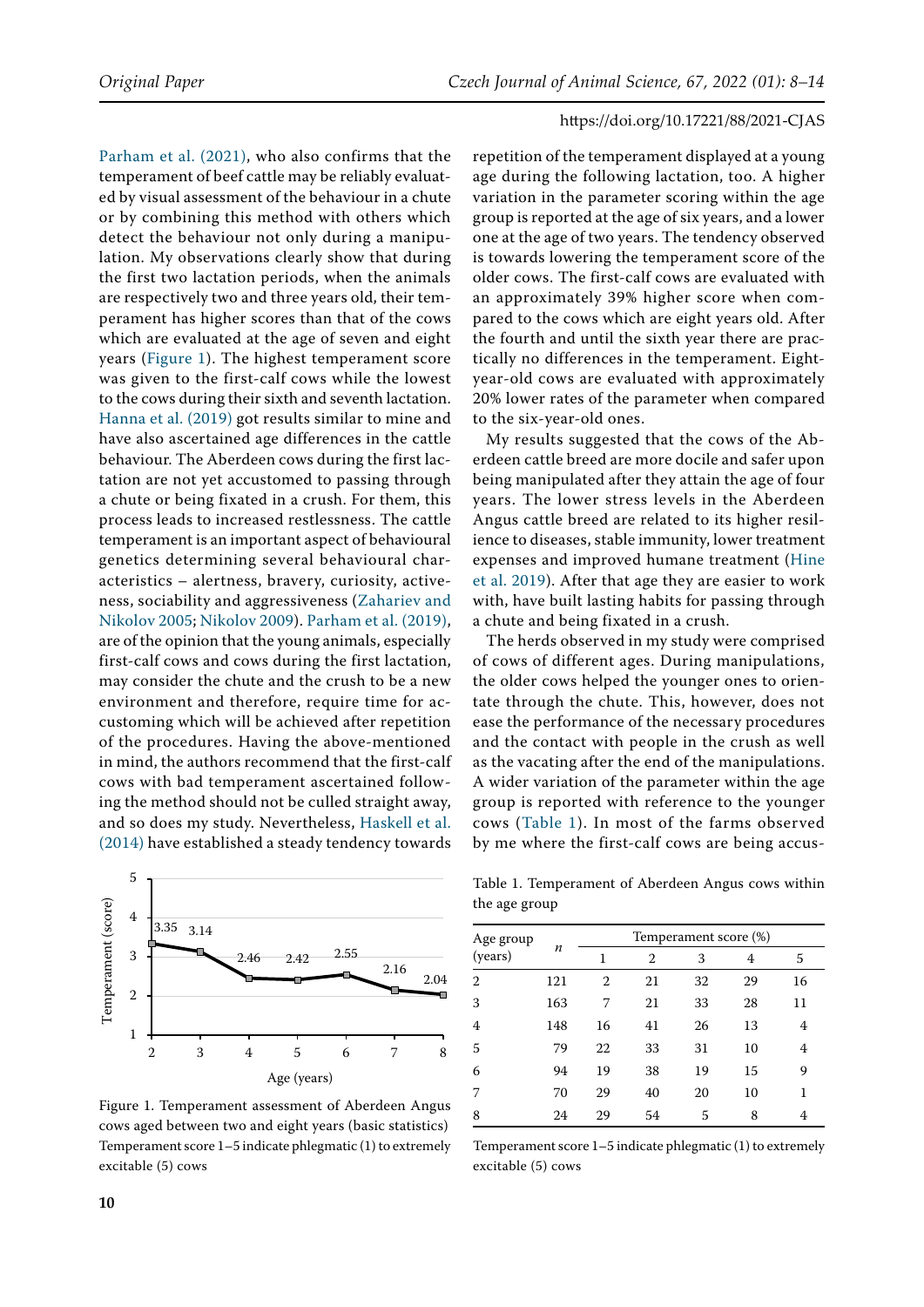tomed to walking through a chute and a crush even purposelessly, the animals get used to manipulations faster than those cows which have not been accustomed.

Each regrouping, transportation, excessive density or change of environment of the cattle before manipulations leads to additional stress ([Burdick](#page-5-10)  [et al. 2011\)](#page-5-10). As a whole, the young two- and threeyear-old cows have a moderately to strongly excitable temperament but others are aggressive and have dangerous behaviour upon contact with people. Therefore, the use of secure and stable crushes for maximum fixation should be provided so that harming of the animals and incidents with the handlers can be avoided. Stemming from the accustoming of the young cows to being manipulated and the change of their temperament with the age, [Kilgour et al. \(2006\)](#page-5-11) suggest a more effective selection which involves the elimination of the strongly temperamental cows with unstable behaviour instead of the selection of only the calm animals. [Bruno et al. \(2018\)](#page-5-12) recommend the grouping of the animals with a similar temperament. The older cows at their sixth and seventh lactation which are assessed have already built behavioural reactions regarding fixation in a crush. They are calm upon the performance of activities in a crush.

In the study carried out by me, it was observed that there is a different rate of temperament display when two different ways of cows rearing are compared ([Figure 2\)](#page-3-0). The cows reared under the first

<span id="page-3-0"></span>

Figure 2. Temperament assessment of Aberdeen Angus cows aged between two and eight years reared differently, basic statistics

Two years old,  $n = 121$ ; three years old,  $n = 163$ ; four years old, *n* = 148; five years old, *n* = 79; six years old, *n* = 94; seven years old,  $n = 70$ ; eight years old,  $n = 24$ 

Temperament score 1–5 indicate phlegmatic (1) to extremely excitable (5) cows

rearing technology spend most of the year on the farm. The animals had contact with people and with handling machines regularly – on a daily basis. Most of the studies on the topic prove that frequent human contact decreases agitation and contributes to the building of a calmer temperament and safer work with the animals ([Curley et al. 2006](#page-5-13); [Park](#page-6-6) [et al. 2020](#page-6-6)). The animals subjected to my study reared under this method have a temperament with an average score of  $2.263 \pm 0.061$ .

The cows reared under the second method spend about eight months, from April to November, on the pastures. This method of rearing does not provide frequent contact with people and machines. Therefore, during my study, they were evaluated with higher temperament scores  $-2.949 \pm 0.063$ on average. [Fernandez-Novo et al. \(2020\)](#page-5-14) recommend that the temperament of the beef cattle herds which do not have regular procedures performed in a crush should be considered along with the individual cow's acclimatization ability. The results of the study clearly show that the method of rearing in which the Aberdeen Angus cows have constant contact with caregiving personnel and walk through a crush more frequently provides the development of calmer behaviour. Reared in this manner, the cows have more stable behaviour and a calmer temperament upon manipulation requiring fixation. The cows accustomed to frequent contact with people and machines present the opportunity for more effective rearing in terms of lower economic losses due to the use of few-

<span id="page-3-1"></span>

Figure 3. Evaluation of the temperament of Aberdeen Angus cows reared in different ways

1–5 indicate temperament score from phlegmatic (1) to extremely excitable (5)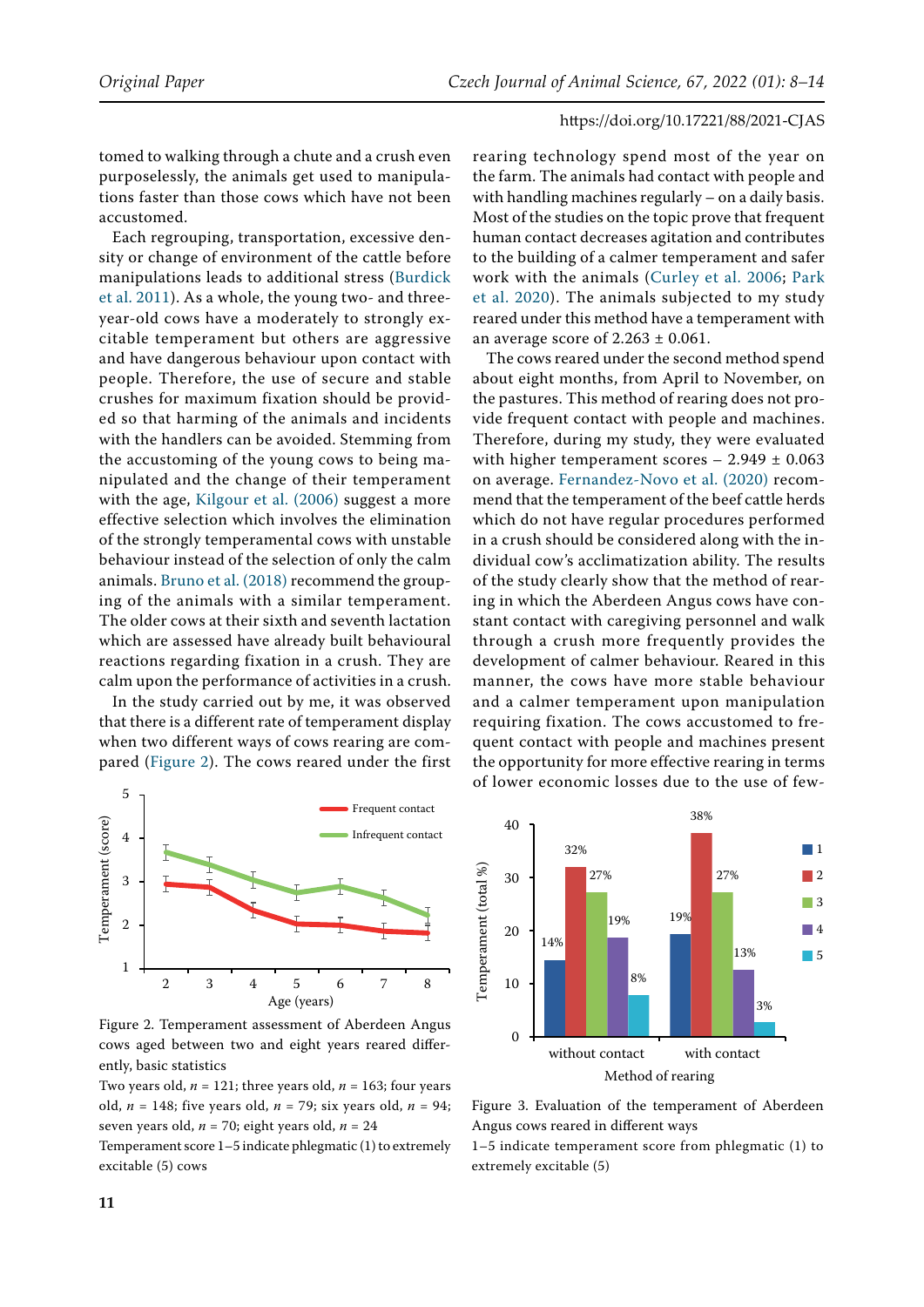er caregivers. Furthermore, they require to care for a shorter period, and the necessary safety and humane treatment are ensured. These cows are calmer upon automatization of the processes in the farms. The Aberdeen cows temperament studied differs considerably with reference to both methods of rearing and in each age group [\(Figure 3](#page-3-1)). The cows which have frequent human contact and are reared in the farm or close to it during most of the year have lower values of the parameter. There is a similar tendency towards a distinct decrease in the scores with the age increase regarding both methods of rearing. [Valente et al. \(2017\)](#page-6-2) noted that the restless temperament indicated in the heifers was related to their more difficult service under pasture rearing. Within the first three lactation periods, it was the more mature cows reared in both methods that displayed calmer temperament than that of the younger cows. The Aberdeen cows with calmer temperaments had longer commercial use and better maternal qualities ([Oliveira](#page-5-17)  [et. al. 2020\)](#page-5-17). In both of the methods of rearing, the older Aberdeen cows, after the age of five years, reacted more calmly, had more balanced movements, better orientation in a chute, and better behaviour in a crush when they were fixated than the younger cows. Within the age group examined, the method of rearing, the constant contact with people and the more frequent passing through a crush have led to the calmer temperament of the cows: with 25% at two-year-old cows, with 18% at three-year-old cows, with 30% at four-year-old cows, with 35% at five-year-old cows, with 45% at six-year-old cows, with 41% at seven-year-old cows, and with 23% at eight-year-old cows. In both types of farms when there were procedures and there had to be formed a group for passage through a chute, it was observed that the more agitated and restless cows caused agitation in the group as a whole. The more excitable cows which had restless temperaments were unwilling to walk through the chute. They were agitated and found it difficult to orientate how to enter the crush. In most of the cases, these animals did not pass through the chute and the chute first, rather than that they waited because of their fear. It was noticed that in both methods of rearing the cows with calmer temperament were the first to walk at the beginning of the procedures and they had easier orientation and no additional movements. However, the more temperamental cows lagged behind the calmer ones which had already passed. At the end of the procedures there were mostly cows with restless temperament in front of the chute, and this made their entering in the chute even more difficult. For the purpose of alleviating the agitation, it is advisable that the younger and restless cows should be grouped with older cows that have calmer temperaments upon walking through a chute. Another measure which can be taken towards lessening the agitation within the group is to let all animals – both calm and restless to walk through the chute together. Thus the more temperamental animals will be more confident upon entering the crush and will orientate more easily thanks to the herd instinct.

According to my study, the regular contact with people and the accustoming to more frequent manipulations in a crush has led to 60% of the cows receiving temperament scores of 1 and 2, 27% – 3 and around 16% – 4 and 5 within this method of rearing. Upon infrequent human contact, around 46% of the Aberdeen cows had temperament scores of 1 and 2. In both regular and infrequent contact with people, the cows which got a score of 3 for restless temperament had a similar percentage. Around 26% of the cows had high excitability and unruly temperament earning scores of 4 and 5. The method of rearing  $(P < 0.001)$  as well as the age group (*P* < 0.001) had a highly reliable influence on the formation of behavioural reactions in the Aberdeen cows with reference to their orientation towards a chute, passing through a chute and the behaviour during manipulations performed in a crush (Table 2).

Genetic analysis of the temperament evaluation proves its genetic connection and correlation with other productive features, especially in young animals ([Garza-Brenner et al. 2020\).](#page-5-15) According to ([Riley et al. 2016;](#page-6-7) [Costilla et al. 2020](#page-5-16)) the heredity of the temperament is moderate within  $h^2 =$ 0.30–0.35. In the opinion of  [Walkom et al. \(2016\)](#page-6-8), the heredity parameter for the Aberdeen Angus cattle breed is 0.21.

Table 2. Influence of some factors on the temperament of cows from the Aberdeen Angus cattle breed

| Factor            | Temperament |  |  |
|-------------------|-------------|--|--|
| Method of rearing | 69.892***   |  |  |
| Age (years)       | $17.725***$ |  |  |

\*\*\**P* < 0.001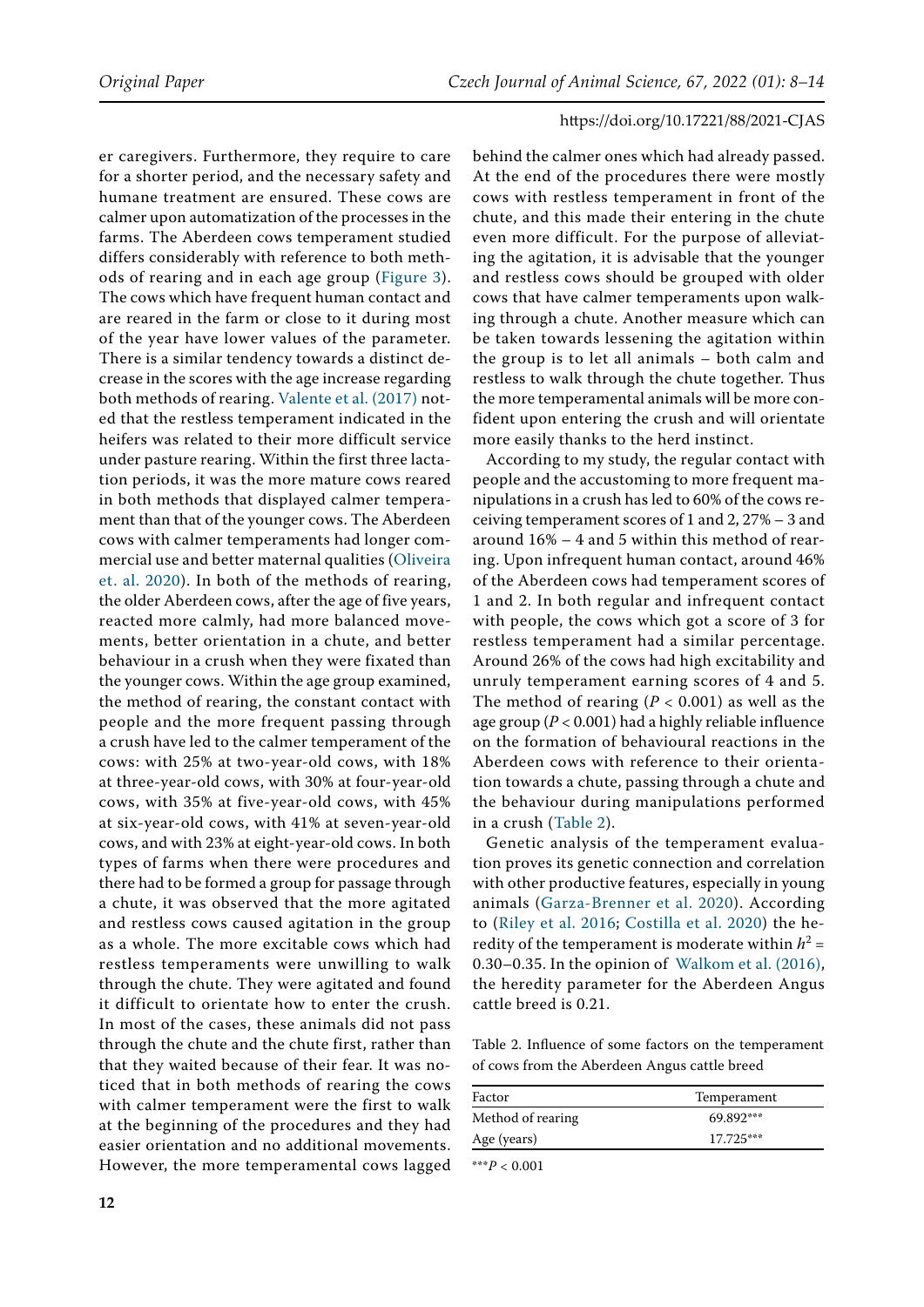# **Conclusion**

My study evaluated the temperament of the cows from the Aberdeen Angus cattle breed with a score of  $2.74 \pm 0.04$ . The cows above the age of four years are calmer and easier for manipulation. The cows with frequent human contact which are reared in the farm or immediately next to it have lower values for the parameter with reference to all age groups. The method of rearing  $(P < 0.001)$  as well as the age group ( $P < 0.001$ ) have a significant influence on the formation of behavioural reactions in the Aberdeen cows in connection to orientation, passage through a chute and behaviour during manipulations in a crush. The animals are calmer when the groups are formed by animals of different ages. It is recommended activities such as manipulations in the cattle crush be performed before the start of the pasture period when the animals are on the farms.

# **Conflict of interest**

The author declares no conflict of interest.

## **References**

- <span id="page-5-12"></span>Bruno K, Vanzant E, Vanzant K, Altman A, Kudupoje M, McLeod K. Relationship between quantitative measures of temperament and other observed behaviours in growing cattle. Appl Anim Behav Sci. 2018 Feb 1;199:59-66.
- <span id="page-5-10"></span>Burdick NC, Carroll JA, Randel RD, Willard ST, Vann RC, Chase CC Jr, Welsh TH Jr. Influence of temperament and transportation on physiological and endocrinological parameters in bulls. Livest Sci. 2011 Aug 1;139(3):213-21.
- <span id="page-5-5"></span>Chang Y, Brito LF, Alvarenga AB, Wang Y. Incorporating temperament traits in dairy cattle breeding programs: Challenges and opportunities in the phenomics era. Anim Front. 2020 Apr 1;10(2):29-36.
- <span id="page-5-16"></span>Costilla R, Kemper KE, Byrne EM, Porto-Neto LR, Carvalheiro R, Purfield DC, Hayes BJ. Genetic control of temperament traits across species: Association of autism spectrum disorder risk genes with cattle temperament. Genet Sel Evol. 2020 Aug 26;52(1): 14 p.
- <span id="page-5-13"></span>Curley KO Jr, Paschal JC, Welsh TH, Randel RD. Exit velocity as a measure of cattle temperament is repeatable and associated with serum concentration of cortisol in Brahman bulls. J Anim Sci. 2006 Nov 1;84(11):3100-3.
- <span id="page-5-0"></span>Curley KO Jr, Neuendorff DA, Lewis AW, Cleere JJ, Welsh TH Jr, Randel RD. Functional characteristics of the bovine

hypothalamic–pituitary–adrenal axis vary with temperament. Horm Behav. 2008 Jan 1;53(1):20-7.

- <span id="page-5-14"></span>Fernandez-Novo A, Perez-Garnelo SS, Villagra A, Perez-Villalobos N, Astiz S. The effect of stress on reproduction and reproductive technologies in beef cattle – A review. Animals. 2020 Nov;10(11): 23 p.
- <span id="page-5-4"></span>Francisco CL, Resende FD, Benatti JMB, Castilhos AM, Cooke RF, Jorge AM. Impacts of temperament on Nellore cattle: Physiological responses, feedlot performance, and carcass characteristics. J Anim Sci. 2015 Nov 10;93(11):5419-29.
- <span id="page-5-15"></span>Garza-Brenner E, Sifuentes-Rincon AM, Rodriguez-Almeida FA, Randel RD, Parra-Bracamonte GM, Arellano-Vera W. Influence of temperament-related genes on live weight traits of Charolais cows. Rev Bras Zootec. 2020 Mar 23;49: 10 p.
- <span id="page-5-8"></span>Hanna LLH, Hieber JK, Yu H, Celestino EF Jr, Dahlen CR, Wagner SA, Riley DG. Blood collection has negligible impact on scoring temperament in Angus-based weaned calves. Livest Sci. 2019 Dec 1;230: 8 p.
- <span id="page-5-3"></span>Haskell MJ, Simm G, Turner SP. Genetic selection for temperament traits in dairy and beef cattle. Front Genet. 2014 Oct 21;5: 18 p.
- <span id="page-5-7"></span>Hine BC, Bell AM, Niemeyer DD, Duff CJ, Butcher NM, Dominik S, Colditz IG. Immune competence traits assessed during the stress of weaning are heritable and favourably genetically correlated with temperament traits in Angus cattle. J Anim Sci. 2019 Oct 3;97(10):4053-65.
- <span id="page-5-2"></span>Kasimanickam R, Asay M, Schroeder S, Kasimanickam V, Gay JM, Kastelic JP, Whittier WD. Calm temperament improves reproductive performance of beef cows. Reprod Domest Anim. 2014 Oct 8;49(6):1063-7.
- <span id="page-5-11"></span>Kilgour RJ, Melville GJ, Greenwood PL. Individual differences in the reaction of beef cattle to situations involving social isolation, close proximity of humans, restraint and novelty. Appl Anim Behav Sci. 2006 Aug 1;99(1-2):21-40.
- <span id="page-5-6"></span>Lees AM, Salvin HE, Colditz I, Lee C. The influence of temperament on body temperature response to handling in Angus cattle. Animals. 2020 Jan 20;10(1): 16 p.
- <span id="page-5-1"></span>Llonch P, Somarriba M, Duthie CA, Haskell MJ, Rooke JA, Troy S, Turner SP. Association of temperament and acute stress responsiveness with productivity, feed efficiency, and methane emissions in beef cattle: An observational study. Front Vet Sci. 2016 Jun 13;3: 9 p.
- <span id="page-5-9"></span>Nikolov V. Nutrition behaviour of cows at a free access to two types of dry forages. 16th Scientific Conference with International Participation "Animal Protection and Welfare 2009"; 2009 Sep 22-3; Brno, Czech Republic. Brno: University of Veterinary and Pharmaceutical Sciences in Brno; 2009. p. 149-53.
- <span id="page-5-17"></span>Oliveira HR, Brito LF, Miller SP, Schenkel FS. Using random regression models to genetically evaluate functional lon-